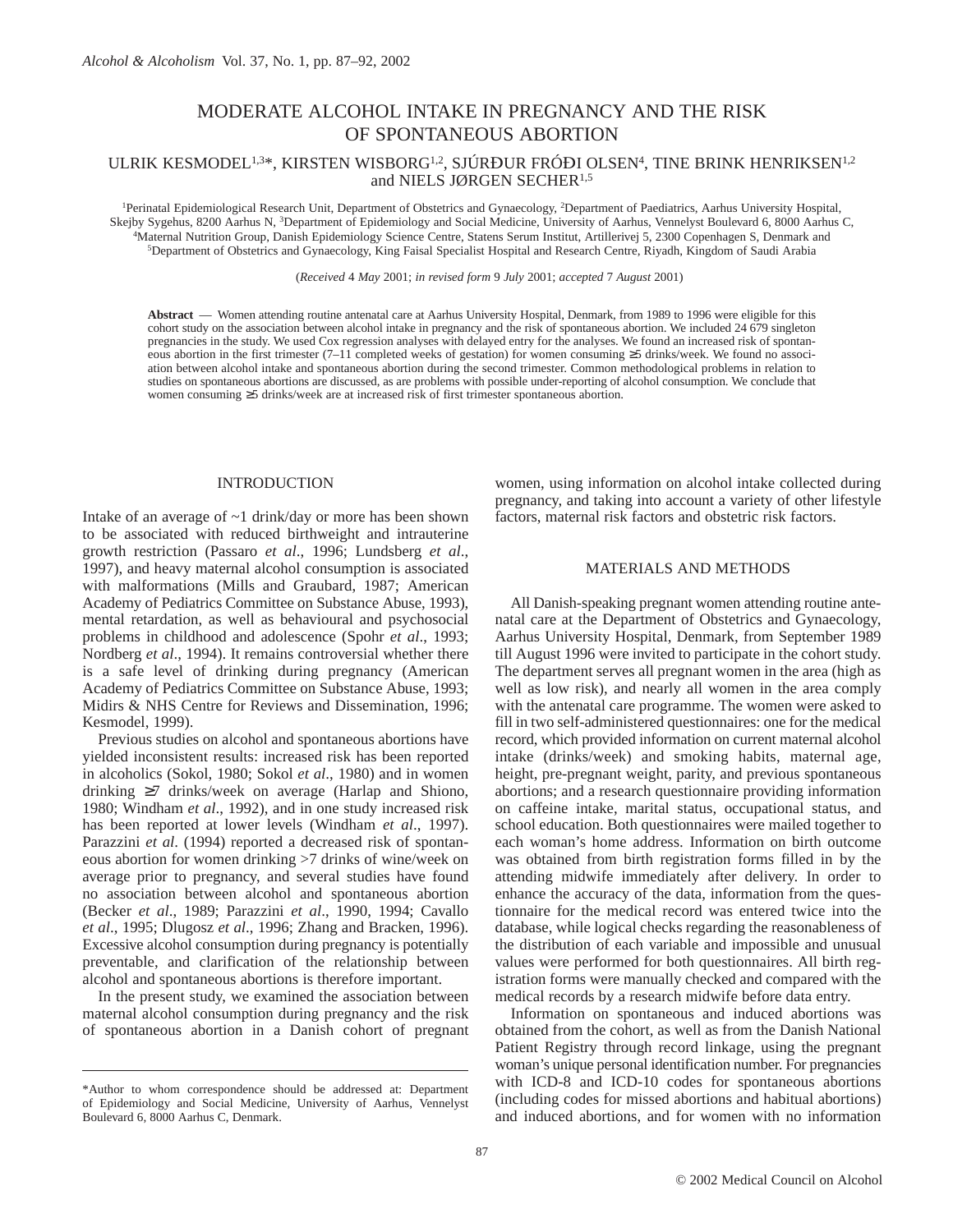on birth outcome, the information on pregnancy outcome was manually checked in the medical records by the first two authors (U.K., K.W.). For spontaneous abortions, we used the date the fetus was assessed to be non-viable as the date of the abortion.

Spontaneous abortion was defined as spontaneous intrauterine fetal death and termination of pregnancy before 28 completed weeks of gestation. Gestational age for abortions was calculated from the last menstrual date, and if this date was missing or the woman had irregular menstrual cycles, information on gestational age was obtained from ultrasonographic measurements.

Danish women with singleton pregnancies, who had completed the questionnaire for the medical records, were eligible for this study ( $n = 25,896$ ). We excluded pregnancies with a hydatidiform mole  $(n = 2)$ , pregnancies with missing information on gestational age  $(n = 5)$ , pregnancies included in the cohort after 28 completed weeks of gestation (*n* = 532), pregnancies included in the cohort after abortion or birth had occurred  $(n = 8)$ , pregnancies for which no valid date of completing the questionnaire was available  $(n = 4)$ , and pregnancies with no information on alcohol intake  $(n = 666)$ , thus leaving 24 679 pregnancies for analysis, including 321 spontaneous abortions and 98 induced abortions. All participants had filled in the questionnaire for the medical record, whereas 18 226 (74%) had filled in the research questionnaire.

In the questionnaire the following question on current average, weekly alcohol intake was asked: 'How many drinks do you approximately drink per week (one drink is the equivalent of 1 [bottle of] beer, 1 glass of wine, or 1 schnaps)?'. The question has been shown to yield information comparable with that from a more extensive research questionnaire (Kesmodel *et al*., 2001), and it has been validated in a study comparing it with an extensive interview and information from diaries (Kesmodel and Olsen, 2001). Response to questions on alcohol consumption was precoded into <1, 1–2, 3–4, 5–9, 10–14, 15–19, 20–29, 30–39 and ≥40 drinks/week. Due to small numbers in the highest alcohol intake categories (31 reported intake of ≥15 drinks/week) information on alcohol was categorized into four groups for analysis  $\left( < 1, 1-2, 3-4, \right)$ ≥5 drinks/week). The definition of a drink complied with the definition from the Danish National Board of Health, one drink containing 12 g or 15 ml of pure alcohol, the equivalent of one normal beer, one glass of wine, or 4 cl of spirits. Caffeine intake was calculated from average daily consumption of coffee (1 cup = 104 mg), tea (1 cup = 46 mg), drinking chocolate (1 cup = 13 mg) and cola (1 bottle or  $250 \text{ ml} = 45 \text{ mg}$ ) (Bunker and McWilliams, 1979). Potential confounders were categorized as in Table 1.

# *Statistical methods*

We used Cox regression analyses with delayed entry (left truncation) for analyses (Cox and Oakes, 1984), and hazard ratios (HR) to express the association between alcohol intake and spontaneous abortion. The lowest alcohol intake group (<1 drink/week) was used as the reference category. The risk was calculated for first and second trimester spontaneous abortions, respectively. Each pregnancy contributed time at risk from the date the woman completed the questionnaire for the medical record. For analyses of first trimester abortions, each pregnancy contributed time at risk until the date the fetus

was assessed to be non-viable (spontaneous abortions), the date of the induced abortion, or at 12 completed weeks of gestation (84 days). For analyses of second trimester abortions, we excluded first trimester spontaneous and induced abortions. Each pregnancy contributed time at risk until the date the fetus was assessed to be non-viable (spontaneous abortions), the date of the induced abortion, the date of birth if occurring before 28 completed weeks of gestation, or at 28 completed weeks of gestation (pregnancies ending with a livebirth or a stillbirth) as appropriate. Multivariate analyses were performed, using a model including all the covariates in Table 1 (except previous spontaneous abortion and gravidity) based on *a priori* information that they might potentially confound the results (Greenland, 1989). Subsequently, parity was replaced with respectively previous spontaneous abortions and gravidity, which are also risk factors, the inclusion of which, however, may result in serious over-adjustment if previous abortions were also due to high alcohol intake (Weinberg *et al*., 1993; Weinberg and Wilcox, 1998). Missing values were included as a separate category when adjusting for the covariates in multivariate analyses, since exclusion of missing values changed the association between alcohol and outcome measures towards substantially higher hazard ratios.

The study was approved by the regional Ethics Committee, the Danish Data Protection Agency, and the Danish National Board of Health.

#### RESULTS

For all births, median gestational age when filling in the questionnaire for the medical record was 103 days (10th/90th percentiles = 71/128 days), and, for the research questionnaire, it was 102 days (10th/90th percentiles  $= 71/132$  days). For spontaneous abortions, median gestational age when filling in the questionnaire for the medical record was 77 days  $(10th/90th)$  percentiles = 51/113 days), and for the research questionnaire it was 79 days (10th/90th percentiles  $= 51/113$  days). The distribution of characteristics of the study population and their association with alcohol intake are shown in Table 1.

Among women drinking <1 drink/week, 1.4% experienced a spontaneous abortion in the first trimester, whereas this was the case for 8.9% among women drinking  $\geq$ 5 drinks/week (Table 2), the excess risk of first trimester spontaneous abortion being 75/1000 pregnancies (95% CI: 32–119/1000). Thus, women drinking ≥5 drinks/week had a 5-fold increased risk of first trimester spontaneous abortion (7–11 completed weeks of gestation), compared with women drinking <1 drink/week (Table 2). In multivariate analyses allowing for potential confounding by maternal smoking habits, caffeine intake, age, pre-pregnant body mass index (BMI), marital status, occupational status, education, and parity, the HR was reduced, but the conclusions remained the same (Table 2). Including gestational age at the time of study entry into the multivariate models did not change the results, and for each of the weeks 7, 8, 9, 10 and 11 (completed weeks of gestation), the adjusted HRs for women drinking ≥5 drinks/week were 5.6 (0.4–81.4), 2.5 (0.5–13.8), 4.9 (1.6–15.0), 3.4 (1.0–11.0) and 3.3 (0.6–16.9), respectively. Including previous spontaneous abortions in the multivariate analyses, instead of parity, changed the results very little [HR =  $3.8$  (2.1–7.0) for women drinking  $\geq$ 5 drinks/week]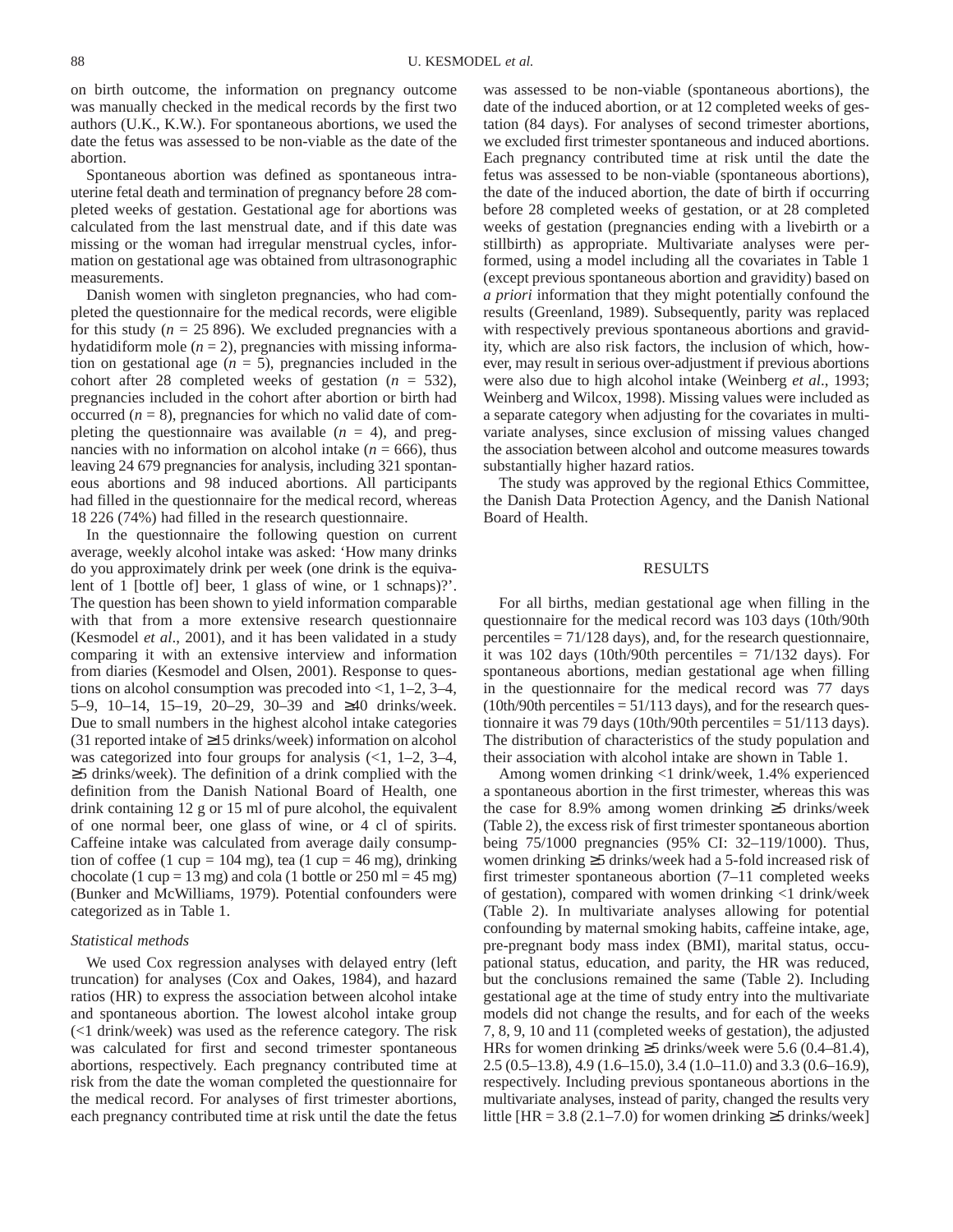#### ALCOHOL IN PREGNANCY 89

|                                |                |                 |                | (% )           | Alcohol intake (drinks/week) |                  |                  |                  |                  |                |                  |                |  |
|--------------------------------|----------------|-----------------|----------------|----------------|------------------------------|------------------|------------------|------------------|------------------|----------------|------------------|----------------|--|
|                                |                |                 |                |                | <1                           |                  | $1 - 2$          |                  | $3 - 4$          |                | $\geq 5$         |                |  |
| Parameter                      | $\mathcal N$   | (% )            | <b>SAB</b>     |                | $\boldsymbol{n}$             | $(\% )$          | $\boldsymbol{n}$ | (% )             | $\boldsymbol{n}$ | (%)            | $\boldsymbol{n}$ | $(\% )$        |  |
| Maternal age (years)           |                |                 |                |                |                              |                  |                  |                  |                  |                |                  |                |  |
| $<$ 25                         | 3649           | (14.8)          | 31             | (0.8)          | 3023                         | (82.8)           | 487              | (13.3)           | 112              | (3.1)          | 27               | (0.7)          |  |
| $25 - 29$                      | 10 015         | (40.6)          | 85             | (0.8)          | 7235                         | (72.2)           | 2125             | (21.2)           | 525              | (5.2)          | 130              | (1.3)          |  |
| $\geq 30$                      | 11 015         | (44.6)          | 205            | (1.9)          | 6432                         | (58.4)           | 3032             | (27.5)           | 1130             | (10.3)         | 421              | (3.8)          |  |
| Missing                        | $\overline{0}$ | (0.0)           | $\theta$       | (0.0)          | $\overline{0}$               | (0.0)            | $\theta$         | (0.0)            | $\overline{0}$   | (0.0)          | $\theta$         | (0.0)          |  |
| Smoking (cigarettes/day)       |                |                 |                |                |                              |                  |                  |                  |                  |                |                  |                |  |
| $\mathbf{0}$                   | 17 157         | (69.5)          | 226            | (1.3)          | 11747                        | (68.5)           | 4051             | (23.6)           | 1084             | (6.3)          | 275              | (1.6)          |  |
| $1 - 9$                        | 3144           | (12.7)          | 42             | (1.3)          | 2031                         | (64.6)           | 718              | (22.8)           | 296              | (9.4)          | 99               | (3.1)          |  |
| $\geq 10$                      | 3771           | (15.3)          | 43             | (1.1)          | 2510                         | (66.6)           | 735              | (19.5)           | 341              | (9.0)          | 185              | (4.9)          |  |
| Missing                        | 607            | (2.5)           | 10             | (1.6)          | 402                          | (66.2)           | 140              | (23.1)           | 46               | (7.6)          | 19               | (3.1)          |  |
| Caffeine $(mg/day)$            |                |                 |                |                |                              |                  |                  |                  |                  |                |                  |                |  |
| $<$ 200                        | 7278           | (29.5)          | 77             | (1.1)          | 5750                         | (79.0)           | 1239             | (17.0)           | 248              | (3.4)          | 41               | (0.6)          |  |
| $200 - 399$                    | 5289           | (21.4)          | 55             | (1.0)          | 3312                         | (62.6)           | 1457             | (27.5)           | 396              | (7.5)          | 124              | (2.3)          |  |
| $\geq 400$                     | 5524           | (22.4)          | 87             | (1.6)          | 3109                         | (56.3)           | 1500             | (27.2)           | 659              | (11.9)         | 256              | (4.6)          |  |
| Missing                        | 6588           | (26.7)          | 102            | (1.5)          | 4519                         | (68.6)           | 1448             | (22.0)           | 464              | (7.0)          | 157              | (2.4)          |  |
| Pre-pregnant BMI               |                |                 |                |                |                              |                  |                  |                  |                  |                |                  |                |  |
| < 18.5<br>$18.5 - 24$          | 1758<br>18711  | (7.1)<br>(75.8) | 17<br>221      | (1.0)<br>(1.2) | 1243<br>12 3 20              | (70.7)<br>(65.8) | 367<br>4488      | (20.9)<br>(24.0) | 115<br>1430      | (6.5)<br>(7.6) | 33<br>473        | (1.9)<br>(2.5) |  |
| $25 - 29$                      | 2497           |                 | 46             | (1.8)          | 1814                         |                  | 497              | (19.9)           | 138              |                | 48               |                |  |
| $\geq 30$                      | 926            | (10.1)          | 24             | (2.6)          | 750                          | (72.6)<br>(81.0) | 136              | (14.7)           | 36               | (5.5)          | $\overline{4}$   | (1.9)<br>(0.4) |  |
|                                | 787            | (3.8)           | 13             |                | 563                          |                  | 156              |                  | 48               | (3.9)<br>(6.1) | 20               | (2.5)          |  |
| Missing<br>Marital status      |                | (3.2)           |                | (1.7)          |                              | (71.5)           |                  | (19.8)           |                  |                |                  |                |  |
| Married/co-habiting            | 19 909         | (80.7)          | 202            | (1.0)          | 13419                        | (67.4)           | 4627             | (23.2)           | 1415             | (7.1)          | 448              | (2.3)          |  |
| Single                         | 853            | (3.5)           | 15             | (1.8)          | 582                          | (68.2)           | 177              | (20.8)           | 64               | (7.5)          | 30               | (3.5)          |  |
| Missing                        | 3917           | (15.9)          | 104            | (2.7)          | 2689                         | (68.6)           | 840              | (21.4)           | 288              | (7.4)          | 100              | (2.6)          |  |
| Occupation                     |                |                 |                |                |                              |                  |                  |                  |                  |                |                  |                |  |
| Employed                       | 11938          | (48.4)          | 156            | (1.3)          | 7744                         | (64.9)           | 2991             | (25.1)           | 917              | (7.7)          | 286              | (2.4)          |  |
| Not employed                   | 3656           | (14.8)          | 37             | (1.0)          | 2652                         | (72.5)           | 668              | (18.3)           | 238              | (6.5)          | 98               | (2.7)          |  |
| Student                        | 1869           | (7.6)           | 17             | (0.9)          | 1332                         | (71.3)           | 416              | (22.3)           | 101              | (5.4)          | 20               | (1.1)          |  |
| Missing                        | 7216           | (29.2)          | 111            | (1.5)          | 4962                         | (68.8)           | 1569             | (21.7)           | 511              | (7.1)          | 174              | (2.4)          |  |
| Education (years)              |                |                 |                |                |                              |                  |                  |                  |                  |                |                  |                |  |
| <10                            | 1787           | (7.2)           | 22             | (1.2)          | 1367                         | (76.5)           | 299              | (16.7)           | 85               | (4.8)          | 36               | (2.0)          |  |
| 10                             | 5526           | (22.4)          | 62             | (1.1)          | 3977                         | (72.0)           | 1085             | (19.6)           | 352              | (6.4)          | 112              | (2.0)          |  |
| >10                            | 10 453         | (42.4)          | 133            | (1.3)          | 6594                         | (63.1)           | 2743             | (26.2)           | 845              | (8.1)          | 271              | (2.6)          |  |
| Missing                        | 6913           | (28.0)          | 104            | (1.5)          | 4752                         | (68.7)           | 1517             | (21.9)           | 485              | (7.0)          | 159              | (2.3)          |  |
| Parity                         |                |                 |                |                |                              |                  |                  |                  |                  |                |                  |                |  |
| $\boldsymbol{0}$               | 12 247         | (49.6)          | 120            | (1.0)          | 8539                         | (69.7)           | 2674             | (21.8)           | 795              | (6.5)          | 239              | (2.0)          |  |
| $\mathbf{1}$                   | 8802           | (35.7)          | 105            | (1.2)          | 5811                         | (66.0)           | 2149             | (24.4)           | 641              | (7.3)          | 201              | (2.3)          |  |
| $\geq$ 2                       | 3592           | (14.6)          | 92             | (2.6)          | 2315                         | (64.4)           | 812              | (22.6)           | 329              | (9.2)          | 136              | (3.8)          |  |
| Missing                        | 38             | (0.2)           | $\overline{4}$ | (10.5)         | 25                           | (65.8)           | 9                | (23.7)           | $\overline{2}$   | (5.3)          | $\overline{2}$   | (5.3)          |  |
| Previous spontaneous abortions |                |                 |                |                |                              |                  |                  |                  |                  |                |                  |                |  |
| $\boldsymbol{0}$               | 19 9 34        | (80.8)          | 210            | (1.1)          | 13 5 33                      | (67.9)           | 4551             | (22.8)           | 1392             | (7.0)          | 458              | (2.3)          |  |
| $\mathbf{1}$                   | 3537           | (14.3)          | 68             | (1.9)          | 2362                         | (66.8)           | 811              | (22.9)           | 273              | (7.7)          | 91               | (2.6)          |  |
| $\geq$ 2                       | 905            | (3.7)           | 39             | (4.3)          | 568                          | (62.8)           | 224              | (24.8)           | 90               | (9.9)          | 23               | (2.5)          |  |
| Missing                        | 303            | (1.2)           | $\overline{4}$ | (1.3)          | 227                          | (74.9)           | 58               | (19.1)           | 12               | (4.0)          | 6                | (2.0)          |  |
| Gravidity                      |                |                 |                |                |                              |                  |                  |                  |                  |                |                  |                |  |
| $\boldsymbol{0}$               | 8429           | (34.2)          | 64             | (0.8)          | 5978                         | (70.9)           | 1810             | (21.5)           | 499              | (5.9)          | 142              | (1.7)          |  |
| $\mathbf{1}$                   | 7815           | (31.7)          | 77             | (1.0)          | 5296                         | (67.8)           | 1851             | (23.7)           | 511              | (6.5)          | 157              | (2.0)          |  |
| $\geq$ 2                       | 8132           | (33.0)          | 176            | (2.2)          | 5189                         | (63.8)           | 1925             | (23.7)           | 745              | (9.2)          | 273              | (3.4)          |  |
| Missing                        | 303            | (1.2)           | $\overline{4}$ | (1.3)          | 227                          | (74.9)           | 58               | (19.1)           | 12               | (4.0)          | 6                | (2.0)          |  |

*N*, total number of pregnancies (column percentage); SAB, number of spontaneous abortions (percentage of total number of pregnancies); *n*, number of pregnancies at each drinking level (row percentage); BMI, body mass index.

as did inclusion of gravidity  $[HR = 3.7 (2.0-6.8)$  for women drinking ≥5 drinks/week]. We found no interaction between alcohol and smoking. No increased risk could be detected in the second trimester; indeed, if anything the risk tended to be reduced (Table 2). To eliminate any effects of excessive use of alcohol, we re-analysed data truncating the highest alcohol intake group at 14 drinks/week. This categorization resulted in an adjusted hazard ratio for the group of women drinking 5–14 drinks/week ( $n = 547$ , 18 spontaneous abortions) of 3.8 (2.1–7.0) for first trimester spontaneous abortions, and 0.6 (0.2–2.0) for second trimester spontaneous abortions. Restricting analyses to the women's first pregnancy in the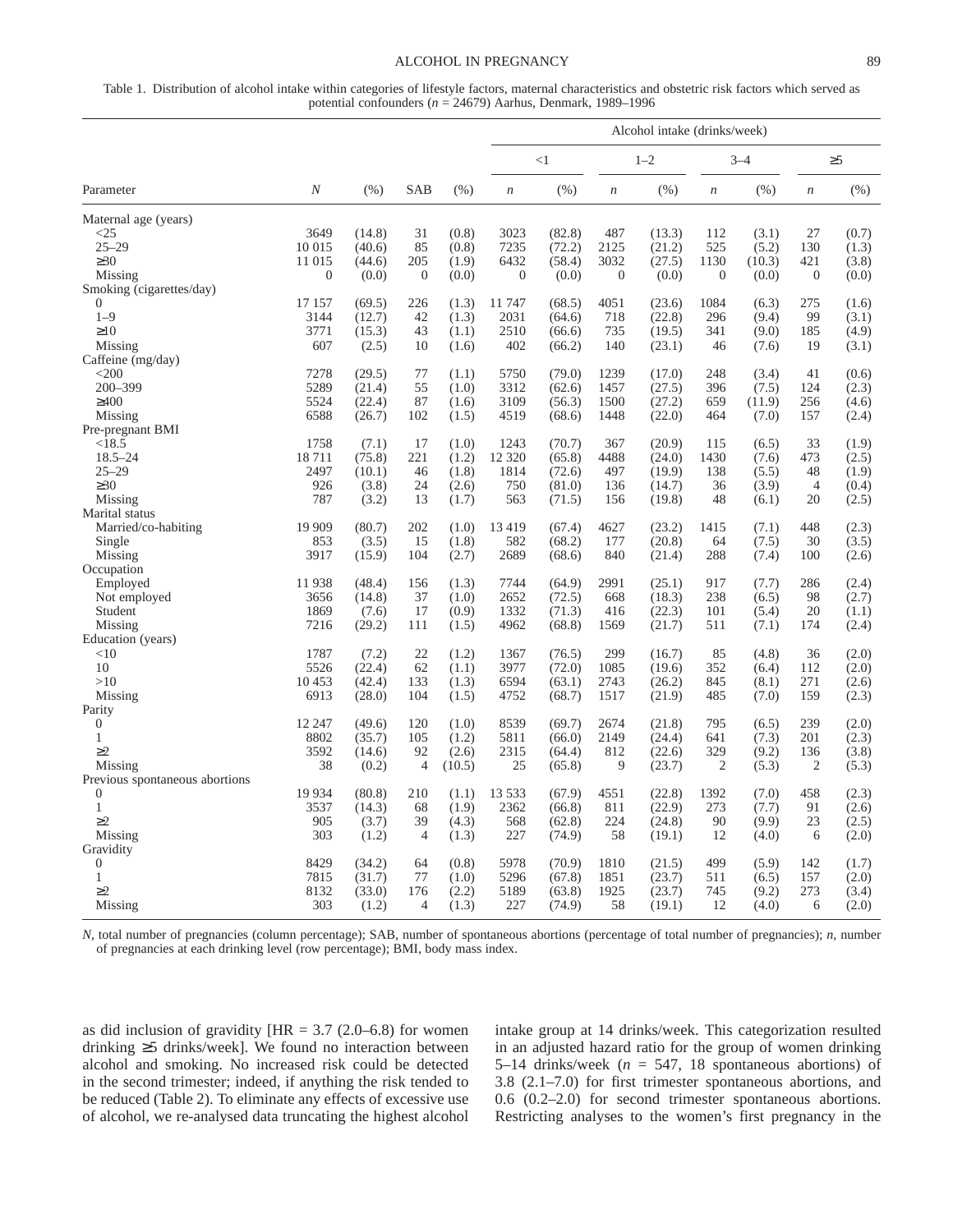Table 2. Unadjusted ( $HR_u$ ) and adjusted<sup>a</sup> ( $HR_a$ ) hazard ratios of first and second trimester spontaneous abortions, Aarhus, Denmark, 1989–1996

|                          |      | Weeks $7-11$ (1st trimester) <sup>b</sup> |                |     |                          |               |                          |        | Weeks $12-27$ (2nd trimester) <sup>b</sup> |                  |         |             |               |                                 |  |  |
|--------------------------|------|-------------------------------------------|----------------|-----|--------------------------|---------------|--------------------------|--------|--------------------------------------------|------------------|---------|-------------|---------------|---------------------------------|--|--|
| Alcohol<br>(drinks/week) | Ν    | Risk weeks                                | $\overline{n}$ |     | HR <sub>1</sub> 95% CI   | $H_{\rm R_s}$ | 95% CI                   | N      | Risk weeks                                 | $\boldsymbol{n}$ | $HR_{}$ | 95% CI      | HR.           | 95% CI                          |  |  |
| $<$ 1                    | 3813 | 7378                                      | 53.            | 1.0 | $\overline{\phantom{m}}$ | 1.0           | $\overline{\phantom{m}}$ | 16 628 | 214 592                                    | 136              | 1.0     |             | 1.0           | $\overbrace{\qquad \qquad }^{}$ |  |  |
| $1 - 2$                  | 1229 | 2472                                      | 28             | 1.5 | $1.0 - 2.4$              | 1.3           | $0.8 - 2.0$              | 5613   | 71 840                                     | 57               | -1.3    | $0.9 - 1.7$ | 1.2           | $0.9 - 1.7$                     |  |  |
| $3 - 4$                  | 403  | 895                                       | 8              | 1.2 | $0.6 - 2.5$              | 0.8           | $0.4 - 1.7$              | 1759   | 22 605                                     | 21               | -1.3    | $0.8 - 2.1$ | 1.1           | $0.7 - 1.9$                     |  |  |
| $\geq 5$                 | 168  | 377                                       | 15             | 5.2 | $2.9 - 9.2$              | 3.7           | $2.0 - 6.8$              | 559    | 7214                                       | 3                | 0.7     | $0.2 - 2.0$ | $0.6^{\circ}$ | $0.2 - 1.9$                     |  |  |

a Adjusted to maternal smoking habits, caffeine intake, age, pre-pregnant body mass index, marital status, occupational status, education, and parity. *N*, total number of pregnancies; *n*, number of spontaneous abortions.

<sup>b</sup>Completed weeks of gestation.

cohort yielded adjusted hazard ratios of a similar magnitude: 4.0 (2.0–8.0) for first trimester spontaneous abortions, and 0.8 (0.2–2.4) for second trimester spontaneous abortions for women drinking ≥5 drinks/week.

Given the low proportion of spontaneous abortions, particularly in the first trimester, one might suspect that the women who entered the study early were women with planned pregnancies, and also that such women with planned pregnancies would be more likely to have a drinking pattern different from that of women who entered the study later in pregnancy. However, when we stratified the distribution of alcohol intake by week of study entry, the distribution of intake was almost the same for each week. With regard to pregnancy planning, restricting analyses to unplanned pregnancies yielded adjusted estimates of a magnitude very similar to that for the entire group, in spite of the low numbers: for women drinking  $\geq$ 5 drinks/week, the HR was 3.1 (0.9–10.5) for first trimester spontaneous abortions.

#### DISCUSSION

We found a more than 3-fold increased risk of first trimester spontaneous abortion for women drinking on average ≥5 drinks/ week. There was, however, no association between alcohol intake and second trimester spontaneous abortion.

A recent study found results very similar to ours, namely a 3.8-fold increased risk of first trimester spontaneous abortion for women reporting an average intake of >3 drinks/week, but only a small and insignificantly increased risk of second trimester spontaneous abortion (Windham *et al*., 1997). The risk increased during the first trimester, peaking at 9 weeks of gestation (Windham *et al*., 1997). Two studies have found a 2-fold increased risk of spontaneous abortion in the first trimester (Windham *et al*., 1992) or in the second trimester (Harlap and Shiono, 1980; Windham *et al*., 1992) for women drinking ≥7 drinks/week on average, and increased risk has also been reported in alcoholics (Sokol, 1980; Sokol *et al*., 1980). Three of the above studies were large prospective follow-up studies including >5000 pregnancies each (Harlap and Shiono, 1980; Sokol, 1980; Sokol *et al*., 1980; Windham *et al*., 1997). Several case-referent and follow-up studies have found increasing risk with increasing alcohol intake (Harlap and Shiono, 1980; Kline *et al*., 1980, 1981; Russell and Skinner, 1988; Armstrong *et al*., 1992). However, a number of studies have found no association between alcohol intake in pregnancy and spontaneous abortion (Becker *et al*., 1989; Parazzini *et al*., 1990, 1994; Cavallo *et al*., 1995; Dlugosz *et al*., 1996; Zhang and Bracken, 1996). These latter studies were a mixture of case-referent and follow-up studies including <3000 pregnancies each. This suggests that study size may account for at least some of the variation seen in previous studies, and our results as presented here fit well into this pattern.

Also the analytical methods applied are likely to account for some of the variability between results of different studies. A common methodological problem in relation to studies on spontaneous abortions is variation in self-testing behaviour, since women testing themselves very early in pregnancy will appear to have higher abortion rates than women who do not (Weinberg and Wilcox, 1998). By applying conventional logistic regression analysis, as most studies do, one will tend to over-estimate the risk for early spontaneous abortions. This problem may be dealt with by applying survival analysis, so that women are not included in the analyses until recognition of pregnancy. In this way, women do not inappropriately contribute time at risk before recognition of pregnancy (Weinberg and Wilcox, 1998). Survival analysis also allows pregnancies that end in induced abortion to contribute time at risk to the analyses, since such pregnancies are also at risk of spontaneous abortion until the day of the induced abortion (Weinberg and Wilcox, 1998). In our cohort, women with very early spontaneous abortions have not completed the questionnaire, either because they did not know they were pregnant at the time of abortion, because they had not contacted our Department for antenatal care before the abortion, or because the abortion happened before the questionnaire was filled in. We have no information on spontaneous abortions before 7 completed weeks of gestation, and, for spontaneous abortions in the following weeks, our study included fewer than the total number of spontaneous abortions, since women who miscarried often did not enter the cohort before the miscarriage. This may explain partly the low rate of spontaneous abortions (1.3%) compared with that expected (~8.4%) (Nybo Andersen *et al*., 2000), particularly in the first trimester. In any case, our results on early spontaneous abortions do not apply to very early spontaneous abortions during weeks 0–6. As for the earliest abortions in our study, we dealt with the potential bias problem by applying survival analysis techniques with delayed entry or left truncation (Weinberg and Wilcox, 1998). Only one study has previously addressed these problems by using Cox proportional hazard models with delayed entry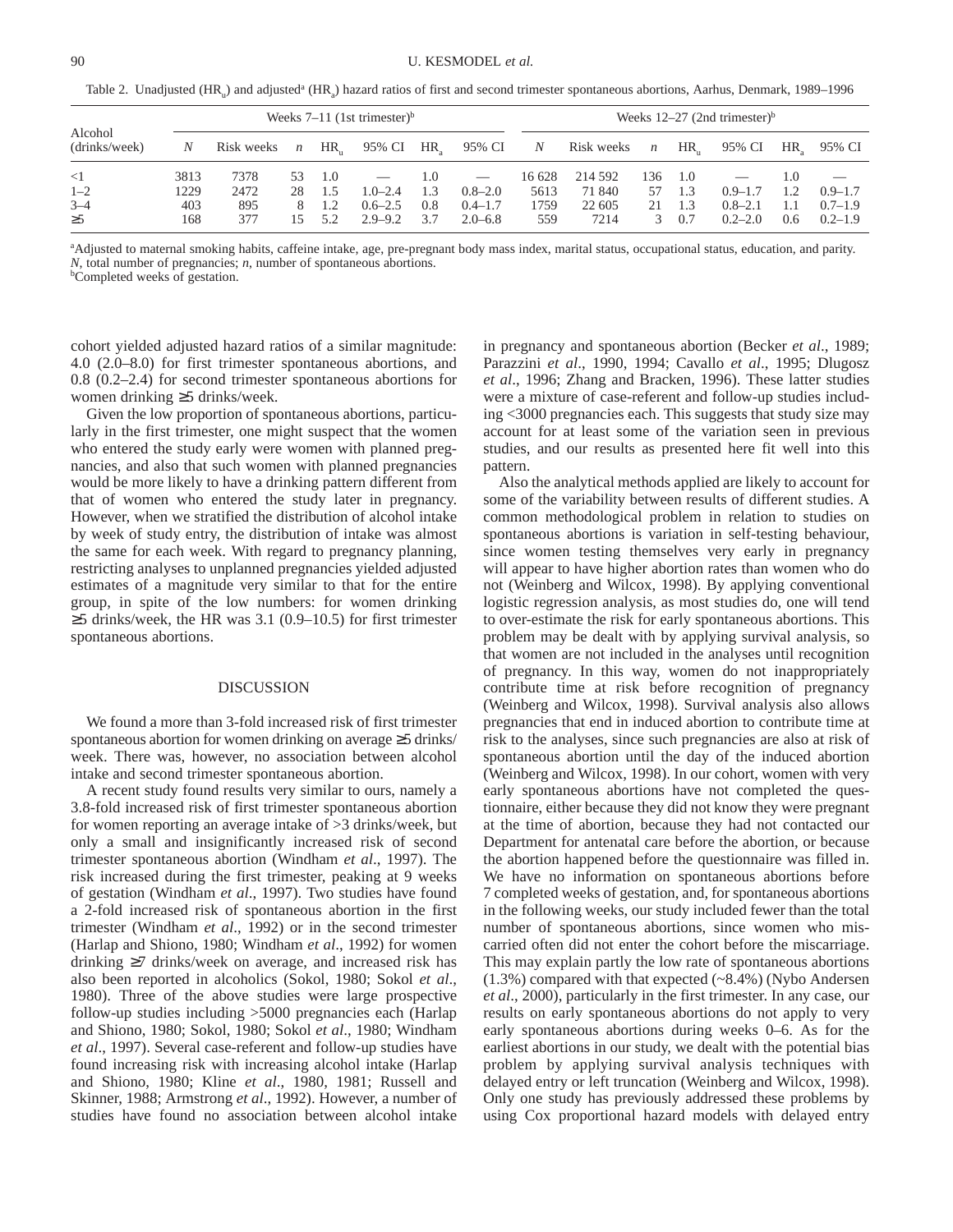(Windham *et al.*, 1997). For each of weeks 7–11, women drinking ≥5 drinks/week were at increased risk of experiencing a spontaneous abortion. Also, women who entered the study at different gestational ages had the same distribution of alcohol intake, and restricting analyses to unplanned pregnancies yielded adjusted estimates of a magnitude very similar to that for the entire group. It therefore seems less likely that the low proportion of early spontaneous abortions should invalidate our conclusions.

Animal models have shown that alcohol may increase the risk of resorptions and fetal death (Rasmussen and Christensen, 1980; Henderson, 1982; Webster *et al*., 1983; Stuckey and Berry, 1984; Padmanabhan and Hameed, 1988; Padmanabhan and Pallot, 1995). Possible pathophysiological mechanisms may include alcohol-induced chromosomal defects (McMorrow, 1991; Kaufman, 1983), and since at least 55–60% of clinically recognized spontaneous abortions have chromosome abnormalities (Stein *et al*., 1975; Apgar and Churgay, 1993), this may at least partly explain the association between alcohol and early spontaneous abortion. Also, alcohol may increase the production of prostaglandins, including prostaglandins of the E series (Pennington *et al*., 1983; Pennington, 1988; Anton *et al*., 1990), and alcohol consumption at high levels seems to increase the excretion of prostaglandins and thromboxanes in humans (Ylikorkala *et al*., 1988). Prostaglandins increase the activity of cAMP and suppress the rate of cell division (Pennington *et al*., 1983; Pennington, 1988), the suppression of cell division is proportional to the amount of alcohol ingested (Pennington *et al.*, 1983), and an increased level of PGE<sub>2</sub> and  $PGF<sub>2\alpha</sub>$  may possibly increase the risk of spontaneous abortions (Randall *et al*., 1987).

It is well known that alcohol intake is usually underreported in questionnaires and interviews, compared with diaries (Uchalik, 1979; Poikolainen and Karkkainen, 1983). When we compared our questionnaire data with information on alcohol intake obtained from a more elaborate questionnaire specifying subtypes of alcohol (Kesmodel *et al*., 2001), and with an elaborate personal interview and diaries specifying subtypes of alcohol and different time periods during pregnancy, we found a slight tendency towards under-reporting in the questionnaire (Kesmodel and Olsen, 2001). However, if the reference group is large, under-reporting usually has little effect on the association between exposure and outcome (Verkerk, 1992). Under-reporting of alcohol intake may mask a true threshold effect as a dose–response relation (Verkerk, 1992); however, our finding of a possible threshold effect cannot be attributed to under-reporting.

Even though this is one of the largest studies in this area, very few women reported an intake of >14 drinks/week, which made it impossible to assess separately effects above this level. The fairly low alcohol intake level in the study population is comparable with the average intake level among pregnant Danish women reported elsewhere (Olsen *et al*., 1987; Kesmodel *et al*., 2001; Kesmodel and Olsen, 2001), and the low intake level is due to a pronounced reduction in alcohol consumption, including binge drinking, during the early weeks of pregnancy (Kesmodel, 2001).

Women drinking ≥5 drinks/week were older, were more often smokers, had a higher intake of caffeine, were more educated, and were more often multiparous, than women with a lower alcohol intake (Table 1). Women with a high alcohol intake

may also differ with regard to other socio-demographic factors not included in the analyses. Bias due to unadjusted confounding may therefore be present, and causal inferences should be made with caution.

We conclude from our data that women consuming on average  $\geq$ 5 drinks/week appeared to have a  $>$ 3-fold increased risk of experiencing a first trimester spontaneous abortion, and that alcohol appeared to have no effect on second trimester spontaneous abortion.

*Acknowledgement* — This study was supported by the Faculty of Health Sciences, Aarhus University; the Danish Research Councils; Marie Dorthea and Holger From, Haderslev's Foundation; the Novo Nordisk Foundation; and the Danish Research Foundation.

## **REFERENCES**

- American Academy of Pediatrics Committee on Substance Abuse (1993) American Academy of Pediatrics Committee on Substance Abuse and Committee on Children with Disabilities: Fetal alcohol syndrome and fetal alcohol effects. *Pediatrics* **91**, 1004–1006.
- Anton, R. F., Becker, H. C. and Randall, C. L. (1990) Ethanol increases PGE and thromboxane production in mouse pregnant uterine tissue. *Life Sciences* **46**, 1145–1153.
- Apgar, B. S. and Churgay, C. A. (1993) Spontaneous abortion. *Primary Care* **20**, 621–627.
- Armstrong, B. G., McDonald, A. D. and Sloan, M. (1992) Cigarette, alcohol, and coffee consumption and spontaneous abortion. *American Journal of Public Health* **82**, 85–87.
- Becker, U., Tønnesen, H., Kaas Claesson, N. and Gluud, C. (1989) Menstrual disturbances and fertility in chronic alcoholic women. *Drug and Alcohol Dependence* **24**, 75–82.
- Bunker, M. L. and McWilliams, M. (1979) Caffeine content of common beverages. *Journal of the American Dietetics Association* **74**, 28–32.
- Cavallo, F., Russo, R., Zotti, C., Camerlengo, A. and Ruggenini, A. M. (1995) Moderate alcohol consumption and spontaneous abortion. *Alcohol and Alcoholism* **30**, 195–201.
- Cox, D. R. and Oakes, D. (1984) *Analysis of Survival Data*. Chapman & Hall, London.
- Dlugosz, L., Belanger, K., Hellenbrand, K., Holford, T. R., Leaderer, B. and Bracken, M. B. (1996) Maternal caffeine consumption and spontaneous abortion: a prospective cohort study. *Epidemiology* **7**, 250–255.
- Greenland, S. (1989) Modeling and variable selection in epidemiologic analysis. *American Journal of Public Health* **79**, 340–349.
- Harlap, S. and Shiono, P. H. (1980) Alcohol, smoking, and incidence of spontaneous abortions in the first and second trimester. *Lancet* **ii**, 173–176.
- Henderson, G. I. (1982) Maternal ethanol consumption and fetal development: two potential mechanisms. *Developmental Pharmacology and Therapeutics* **4** (Suppl.), 66–78.
- Kaufman, M. H. (1983) Ethanol-induced chromosomal abnormalities at conception. *Nature* **302**, 258–260.
- Kesmodel, U. (1999) Alkohol og graviditet. [Alcohol in pregnancy] *Ugeskrift for Laeger* **161**, 4989–4994.
- Kesmodel, U. (2001) Binge drinking in pregnancy frequency and methodology. *American Journal of Epidemiology* **154**, 777–782.
- Kesmodel, U. and Olsen, S. F. (2001) Self-reported alcohol intake in pregnancy: comparison between four methods. *Journal of Epidemiology and Community Health* **55**, 738–745.
- Kesmodel, U., Olsen, S. F. and Secher, N. J. (2001) Does alcohol increase the risk of preterm delivery? *Epidemiology* **11**, 512–518; reply **11**, 589–590.
- Kline, J., Shrout, P., Stein, Z., Susser, M. and Warburton, D. (1980) Drinking during pregnancy and spontaneous abortion. *Lancet* **ii**, 176–180.
- Kline, J., Levin, B., Stein, Z., Susser, M. and Warburton, D. (1981) Epidemiologic detection of low dose effects on the developing fetus. *Environmental Health Perspectives* **42**, 119–126.
- Lundsberg, L. S., Bracken, M. B. and Saftlas, A. F. (1997) Low-tomoderate gestational alcohol use and intrauterine growth retardation,